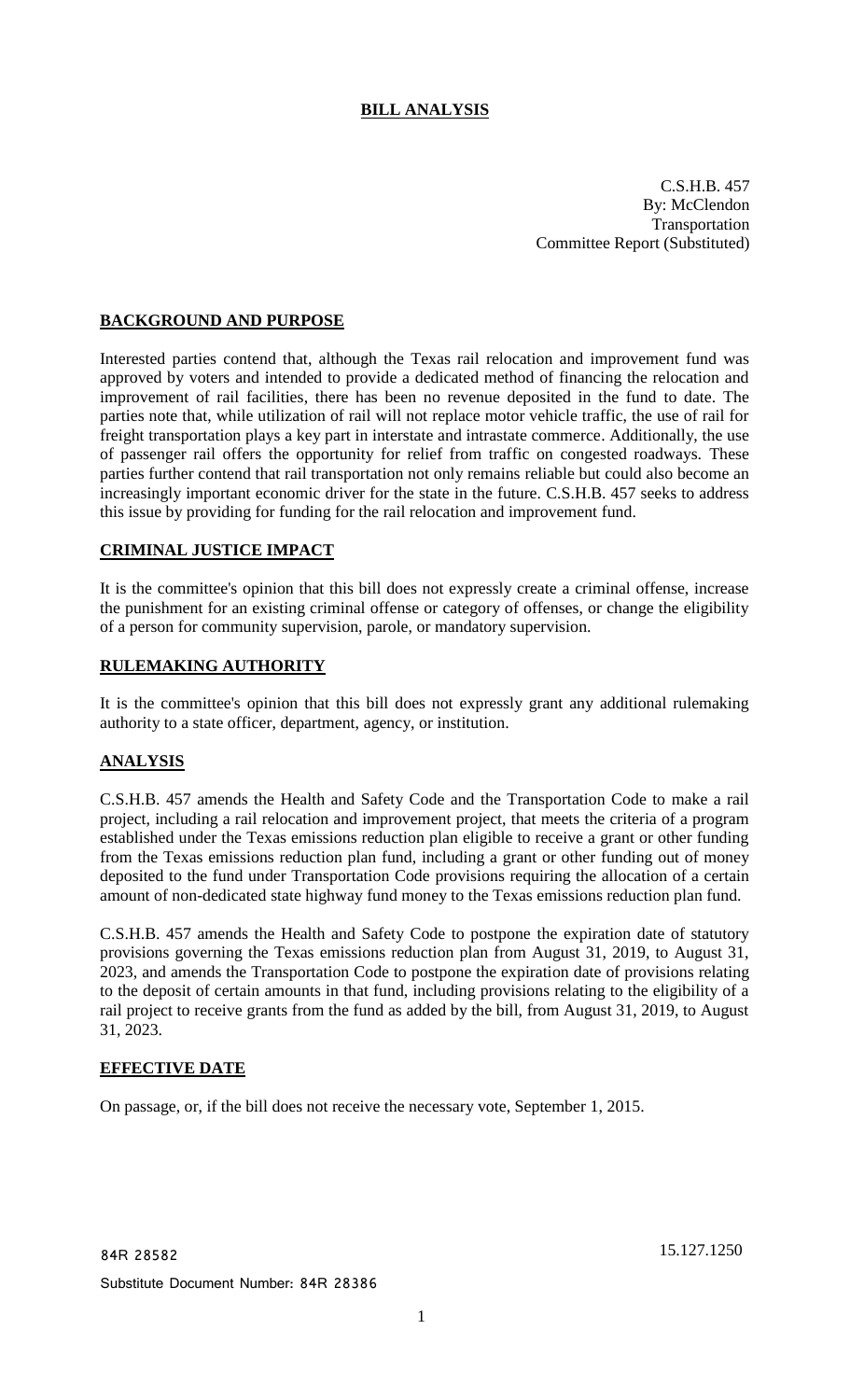### **COMPARISON OF ORIGINAL AND SUBSTITUTE**

While C.S.H.B. 457 may differ from the original in minor or nonsubstantive ways, the following comparison is organized and formatted in a manner that indicates the substantial differences between the introduced and committee substitute versions of the bill.

SECTION 1. Section 386.002, Health and Safety Code, is amended to read as follows: Sec. 386.002. EXPIRATION. This chapter expires August 31, 2025 [2019].

SECTION 2. Section 501.138, Transportation Code, is amended by amending Subsections (b-2) and (b-3) and adding Subsection (b-4) to read as follows: (b-2) This subsection applies only during fiscal years 2016-2025. The comptroller shall establish a record of the amount of the fees deposited to the credit of the Texas Mobility Fund under Subsection (b-1). On or before the fifth workday of each month, the Texas Department of Transportation shall remit to the comptroller an amount of money from the state highway fund equal to the amount of the fees deposited to the credit of the Texas Mobility Fund under Subsection (b-1) in the preceding month. The comptroller shall:

(1) deposit \$250 million of the remitted money to the credit of the rail relocation and improvement fund each fiscal year; and

 $(2)$  [for] deposit the remainder to the credit of the Texas emissions reduction plan fund [an amount of money equal to the amount of the fees deposited by the comptroller to the credit of the Texas Mobility Fund under Subsection (b-1) in the preceding month].

(b-3) The Texas Department of Transportation shall use for the remittance to the comptroller [as] required by

INTRODUCED HOUSE COMMITTEE SUBSTITUTE

SECTION 1. Section 386.002, Health and Safety Code, is amended to read as follows: Sec. 386.002. EXPIRATION. This chapter expires August 31, 2023 [2019].

No equivalent provision. SECTION 2. Subchapter F, Chapter 386, Health and Safety Code, is amended by adding Section 386.253 to read as follows: Sec. 386.253. RAIL PROJECTS. A rail project, including a rail relocation and improvement project, that meets the criteria of a program established under this chapter is eligible to receive a grant or other funding from the Texas emissions reduction plan fund.

> SECTION 3. Sections 501.138(b-2) and (b-3), Transportation Code, are amended to read as follows:

> (b-2) The comptroller shall establish a record of the amount of the fees deposited to the credit of the Texas Mobility Fund under Subsection (b-1). On or before the fifth workday of each month, the Texas Department of Transportation shall remit to the comptroller for deposit to the credit of the Texas emissions reduction plan fund an amount of money equal to the amount of the fees deposited by the comptroller to the credit of the Texas Mobility Fund under Subsection (b-1) in the preceding month.

The Texas Department of Transportation shall use for remittance to the comptroller as required by this subsection money in the

Substitute Document Number: 84R 28386

84R 28582 15.127.1250